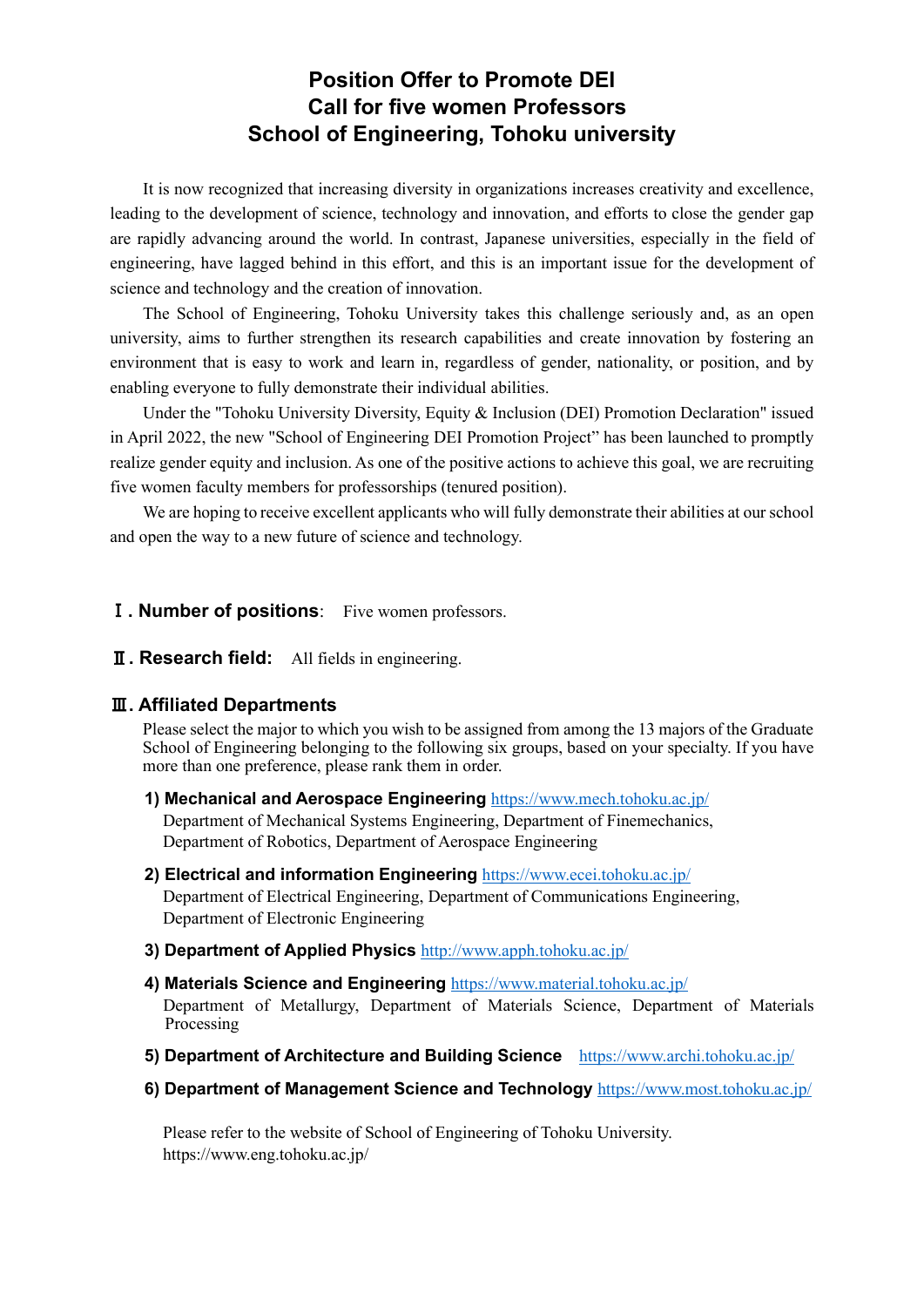## Ⅳ**. Research and Education**

The successful candidates will be assigned to a newly established field within the department and will be expected to run your own laboratory independently, teaching at the undergraduate and graduate courses in cooperation with the faculty members of the department, and supervising research that will be integrated into undergraduate's and master's theses, and doctoral dissertations. One assistant professor (non-tenured) may be hired as needed. As an additional measure of support for the band, if the screening process determines that the hired person's partner can contribute to the education and research of the School of Engineering, it is also possible to hire the person through the cross-appointment system.

We are looking for individuals who are willing to take on the challenge of developing new research fields in the School of Engineering. In addition to research and education, we also expect the successful candidates to contribute to the DEI promotion project of the Association of Leading Women Researchers in Engineering (ALicE), Tohoku University.

- Ⅴ**. Period of appointment:** April 1, 2023.
- Ⅵ**. Qualification:** Applicants must hold a doctoral degree.
- **WI. Salary and benefits:** As per the employment regulations of Tohoku University.
- **WI. Selection Process:** Document screening followed by an interview.

### Ⅸ**. Documents to be submitted:**

#### **1) Curriculum vitae (with photograph and contact information)**

**2) List of research achievements**

Academic papers (full-text refereed papers), reference papers (papers other than the above), books, commentaries/articles, patents, awards, status of research funding (representative, subcontractor), invited lectures, etc., educational activities, activities in academic societies, international and interdisciplinary research activities, social activities, etc., other special notes.

- **3) Summary of research to date** (about 3 pages of A4 paper)
- **4) Motivation Letter**

Please state what kind of research and education you would like to pursue at the School of Engineering. (Approximately 3 pages of A4 paper)

- **5) Reprints of five major papers (one copy each) and a summary of each**  (about 300 words each)
- **6) Names, affiliations, and e-mail addresses of three persons who can evaluate the applicant's abilities and personality.**
- Ⅹ**. Application deadline**: August 1, 2022 (must be received by August 1, 2022) \*In the event that there are not enough applicants, the call for applications may be continued.

#### Ⅺ**. Address for sending application documents and inquiries**

Applicants should send their documents by e-mail to the address below. Submission by registered mail or hand-delivery is also acceptable.

6-6-01 Aza-Aoba, Aramaki-Aoba, Aoba-ku, Sendai 980-8579, Japan

Naomi Shibasaki-Kitakawa, Assistant Dean for Gender Equality,

Graduate School of Engineering, Tohoku University

E-mail: naomi.kitakawa.d3@tohoku.ac.jp

(When sending by e-mail, please make the subject line "Open Call for Professor DEI Promotion, School of Engineering (Applicant's Name)". When sending by mail, please write in red on the envelope "Application for DEI Promotion for Professor, School of Engineering". Application documents will not be returned.)